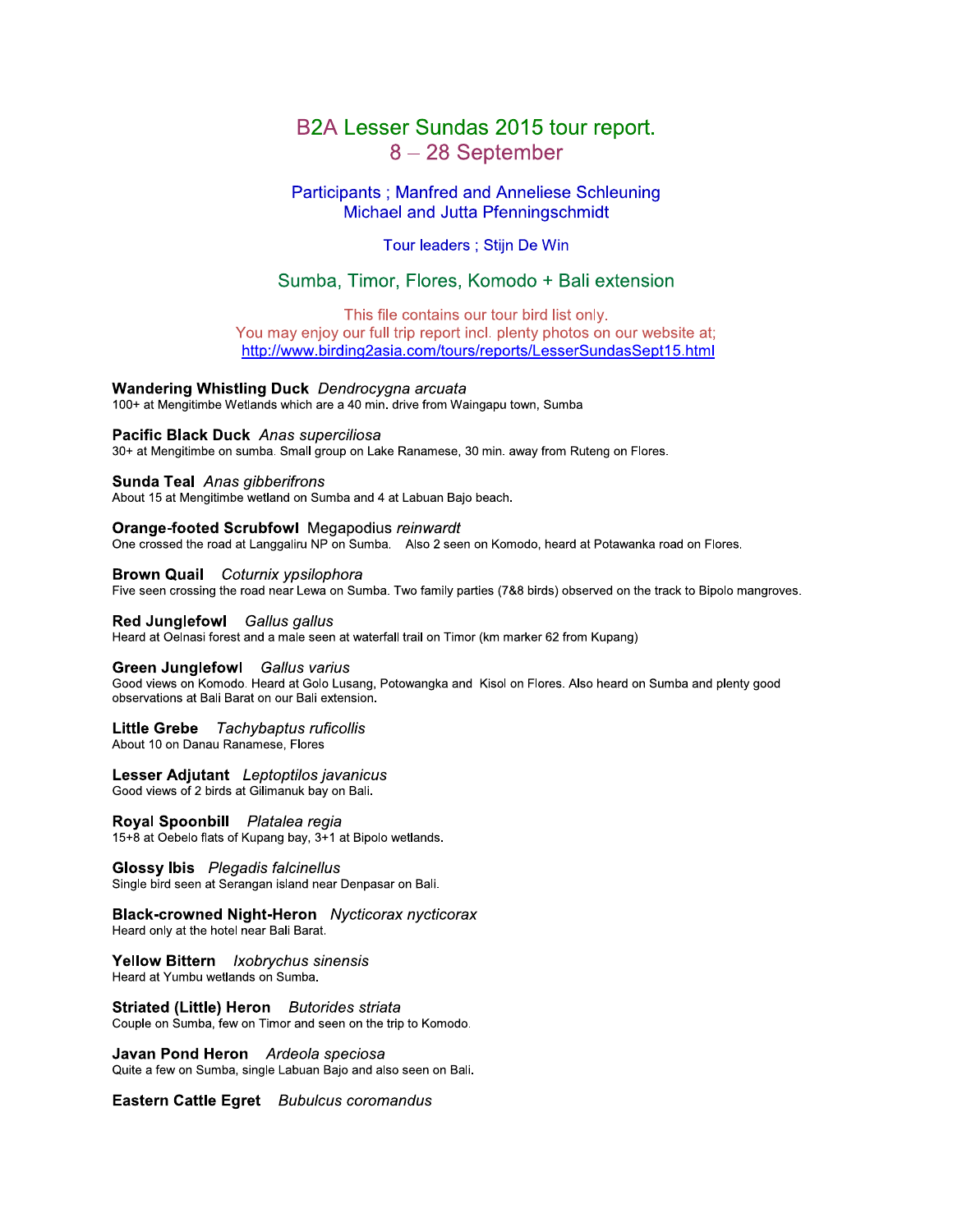Small numbers throughout incl. Bali.

#### Great-billed Heron Ardea sumatrana A single bird seen in mangroves at Bali Barat only.

**Purple Heron** Ardea purpurea Total of 5 birds at Menggitimbe wetlands on Sumba, also seen on Bali.

Great Egret Ardea alba modesta Seen at Menggitimbe wetlands on Sumba, few on Timor and on Bali.

Pied Heron Ardea picata Four at Kupang bay and 7 at Bipolo fish ponds.

# Intermediate Egret Egretta intermedia

A few sightings on each of the islands incl. Bali.

White-faced Heron Egretta novaehollandiae About 10 birds at Bipolo.

Little Egret Egretta garzetta Few at Menggitimbe Sumba. Timor and on Bali.

# Pacific Reef Heron Egretta sacra

Few on Komodo day trip, Labuan Bajo beach and Bali.

## **Australian Pelican** Pelecanus conspicillatus

Three at Labuan Bajo beach, 10 + 23 + 15 at Oebelo flats in Kupang bay on Timor.

## Lesser Frigatebird Fregata ariel

4 on the Komodo crossing, about 10 from Lubuan Bajo beach and a single seen from the seaside hotel in Kupang.

## **Great Frigatebird** Fregata

3 + 2 seen at Oebelo flats (Kupang bay) were easy to ID adult males.

## **Brown Booby** Sula leucogaster

 $1 + 5 + 2 + 3$  seen at Uluwatu cliffs on Bali.

### Little Pied Cormorant Microcarbo melanoleucos

Few at Menggitimbe on Sumba and Bipolo on timor. Also seen a few in Bali on the tour extension.

# Little Black Cormorant Phalacrocorax sulcirostris

Five only at beach near Kupang.

**Oriental Honey Buzzard** Pernis ptilorhynchus orientalis One at Lokohuma on Sumba, 1 at Camplong and 5 at Oelnasi on Timor.

**Short-toed Snake Eagle** Circaetus gallicus

Two at Kisol on Flores. One seen Bipolo and two at Oelnasi on Timor.

## Flores Hawk-Eagle Nisaetus floris

Perfect flight views of 1 bird travelling back from Danau Ranamese to Kisol was seen from a roadside viewpoint between the 2 sites. This is at a few roadside shops where the cone shaped volcano named Ineria can be viewed. Kisol hasn't got enough habit left to fully support a pair of Hawk-Eagles. Birds are creatures of habits and while the pair still breeds on the hill at Kisol they may not find enough food. Especially in the dry season there must be a lack of food. The green mountain forests at Ranamese, as the Crow flies, are surprisingly close to Kisol and it is no wonder the Eagles travel back and forth daily. Such a sorry small and dry patch it is, Kisol...

Golo Lusang increasingly looks like a good site for Flores Hawk-Eagle. We saw just the one bird but it showed perched as well providing us with a big bonus. On our first tour this year we also had a sighting at Golo Lusang.

## Rufous-bellied Hawk Eagle Lophotriorchis kienerii formosus

Two birds at Golo Lusang with 1 bird seen here again a couple days later.

# Bonelli's [Rensch's] Eagle Aquila fasciata renschi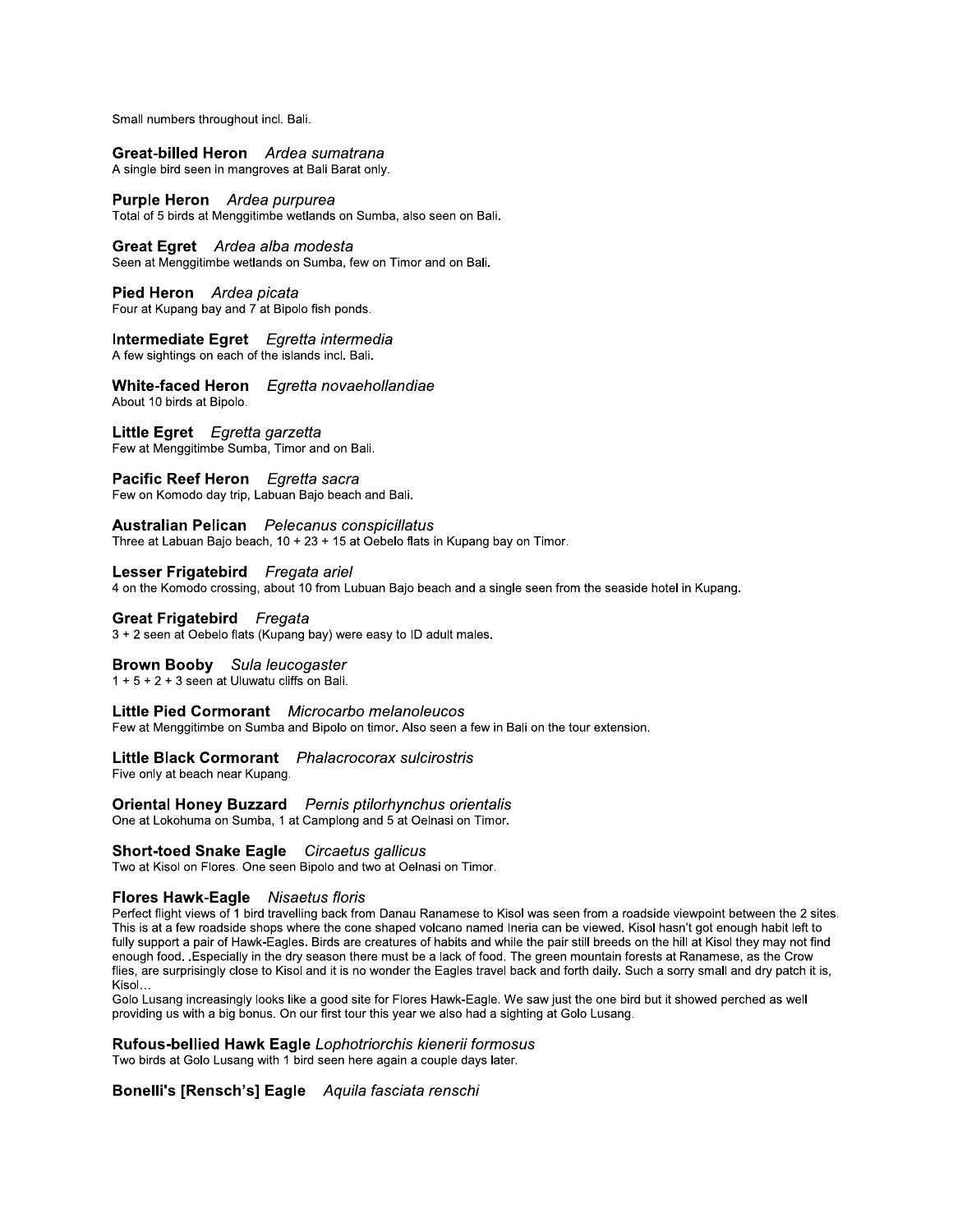I wo birds seen on Mount Mutis on Timor where a rather unexpected find. (scarce on Timor.) At Golo Lusang on Flores, a regular spot for those Eagles, we got another pair to perform.

**Black Eagle** Ictinaetus malayensis

e bira soaring right above at Bedugui Botanical Garden on Ball.

Two birds seen on Mount Mutis on Timor where<br>
spot for those Eagles, we got another pair to per<br> **Black Eagle** Ictinaetus malayensis<br>
One bird soaring right above at Bedugul Botanic<br> **Variable Goshawk** Accipiter hiogast<br>
R **variable Goshawk** Accipiter hiogaster Regular sighting throughout

**Brown Gosnawk** Accipiter fasciatus Singles observed at km62 waterrall on Timor and on Komodo.

**BIACK KITE** MIIVUS migrans attinis Regular signting on Sumba only.

**Branminy Kite** Hallastur indus Common coastal Flores, but also inland on Sumba.

White-bellied Sea Eagle Haliaeetus leucogaster **Brown Goshawk** Accipiter fasciatus<br>
Singles observed at km62 Waterfall on Timor and on Komodo.<br> **Black Kite** Milvus migrans affinis<br>
Regular sighting on Sumba only.<br> **Brahminy Kite** Haliastur indus<br>
Common coastal Flores, e seen near Labuan Bajo on Flores and 1 seen and also heard on Ball. **Brahminy Kite** Haliastur indus<br>
Common coastal Flores, but also inland on Sumba.<br> **White-bellied Sea Eagle** Haliaeetus leuco<br>
One seen near Labuan Bajo on Flores and 1 seen and 3<br> **Spotted Kestrel** Falco moluccensis micro

 Spotted Kestrel *Faico moluccensis micropalius* Regular signtings on Sumba, Timor and Flores.

**Crested Serpent-Eagle** Spilornis cheela signtings on Bail.

**Besra** Accipiter virgatus Brief perched views of 1 on Ball.

**Spotted Harrier** Circus assimilis Two times a single bird observed at Mengltimbe on sumba.

Buff-banded Rail Gallirallus philippensis philippensis Bipolo, Timor and 5+ at Mangitimbe wetlands Sumba

white-breasted waternen Amaurornis phoenicurus Seen only in Bail at our resort near Bail Barat.

white-browed Crake Porzana cinerea Only seen at Bipolo, Timor.

 Australian Swamphen - *Porphyrio melanotus*<br>-Four seen at Mengitimbe wetlands near Waingapu, Sumba.

s. **Common Moornen** Gallinula chloropus Single bird on Flores and common at Mengltimbe wetlands, Sumba.

 $\mathbb{R}^2$ **Common Coot** Fullca atra

Single bird at Mengitimbe wetlands, Sumba and 3 seen at Lake Ranamese on Flores.

L.  $\kappa$ ed-backed Buttonquali burnix maculosus Single bird seen briefly at Bipolo and good views of 3 birds in the open on the ground near Kupang bay, Timor.

Sumba Buttonquali *Turnix everetti* we flushed 1 bird in hatural un-grazed grassiand on the old coral bed at Yumbu.

Barred Buttonquall *lurnix suscitator* Only on Bail with a couple signtings at Bail Barat National Park.

 $\frac{1}{2}$  white-headed Stilt Himantopus leucocephalus Several counted on Kupang bay, Bipolo and at Menggitimbe wetland on Sumba.

 Pacific Golden Plover Pluvialis fuiva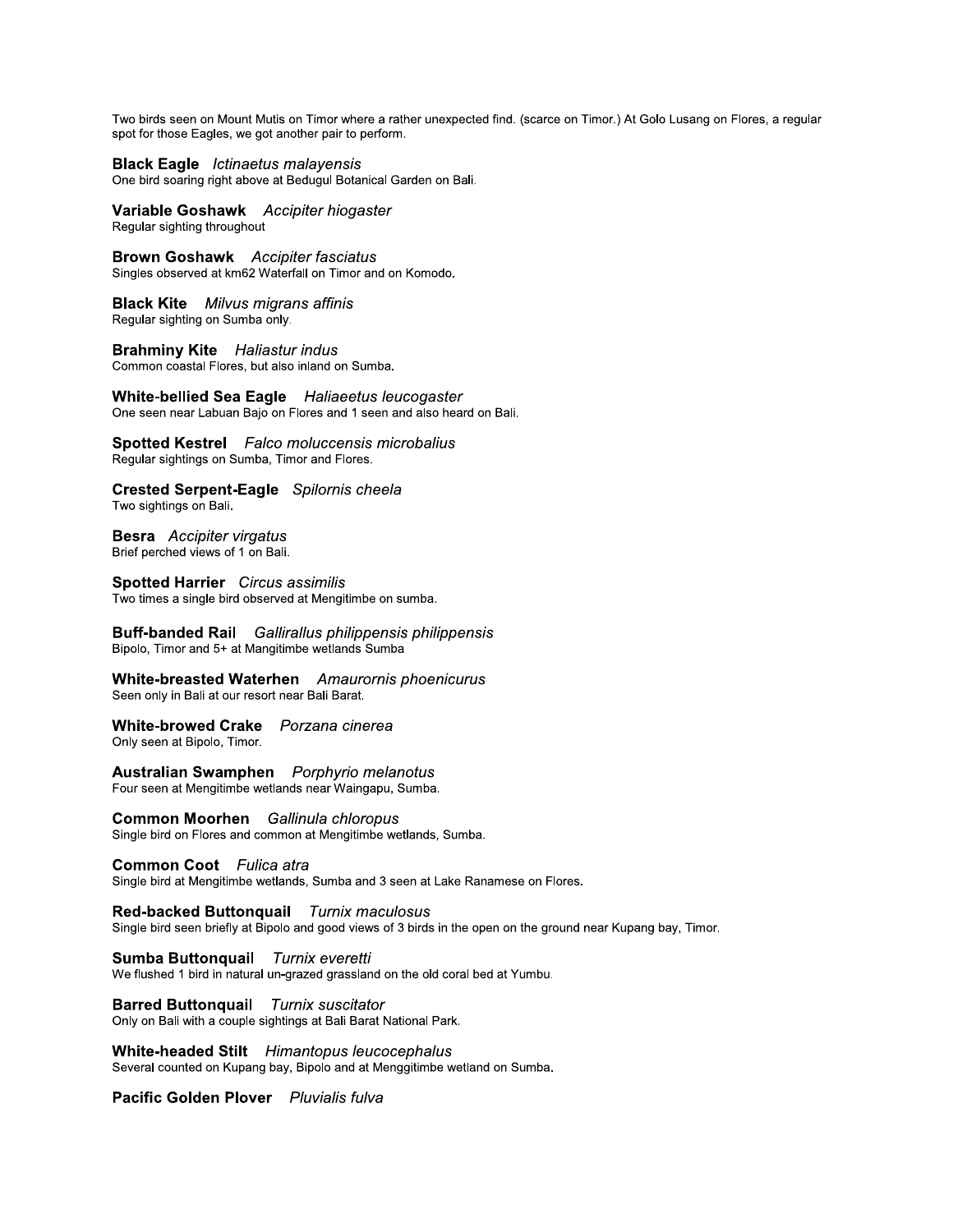Few Mengitimbe, Bipolo and 50+ at Labuan Bajo beach. Also seen on Serangan island on Bali.

Grey Plover Pluvialis squatarola Total of only 3 birds at Kupang bay.

Little Ringed Plover Charadrius dubius Few at Menggitimbe wetland and Bipolo ponds.

Javan Plover Charadrius javanicus

Distant bird on Labuan Bajo beach and a couple birds seen at close range in the saltpans near Bali Barat.

Red-capped Plover Charadrius ruficapillus Several seen at both Mengitimbe and Kupang bay.

Lesser Sand Plover Charadrius mongolus A few seen at Kupang bay.

**Greater Sand Plover** Charadrius leschenaultii Singles at Bipolo and Labuan Bajo beach.

**Oriental Plover** Charadrius veredus

13 at Yumbu grasslands on Sumba of which 11 soon took of but 2 remained for close looks and photos. Later 2 (same birds?) were seen distant at Mengitimbe wetland. Brief distant views also of some birds at Kupang airport.

**Black-tailed Godwit** Limosa limosa melanuroides Single at Oebelo flats, Kupang bay.

Bar-tailed Godwit Limosa lapponica baueri A few only at Kupang bay.

**Whimbrel** Numenius phaeopus variegatus Few at Labuan Bajo, Kupang bay and Bipolo.

Far Eastern Curlew Numenius madagascariensis Up to 10 birds on each visit to Oelbelo flats in Kupang bay. Also on Serangan island on Bali.

Common Greenshank Tringa nebularia

Few at Kupang bay and at Bipolo wetland.

## Wood Sandpiper Tringa glareola

Bipolo wetland, Mengitimbe, Kupang bay, Bali.

Terek Sandpiper Xenus cinereus

20+ on each visit to Kupang bay, single bird at Labuan Bajo beach.

**Common Sandpiper** Actitis hypoleucos Labuanbajo beach, Mengitimbe, Bipolo wetland... Also on Bali.

Ruddy Turnstone Arenaria interpres Single bird at Kupang bay.

Red-necked Stint Calidris ruficollis Quite a few at Kupang bay, Bipolo wetland and Mengitimbe. Also on Bali.

Long-toed Stint Calidris subminuta 20+ at Menggitimbe wetland on Sumba. Single bird at Bipolo ponds

Sharp-tailed Sandpiper Calidris acuminata Single bird at Mengitimbe. Up to 15 on each visit to Bipolo ponds. Also seen Oebelo flats.

**Broad-billed Sandpiper** Limicola falcinellus Two birds on each visit to Bipolo ponds.

## **Great Knot** Calidris tenuirostris

Five at Oebelo flats high tide roost near Kupang on Timor, two at Serangan island on Bali.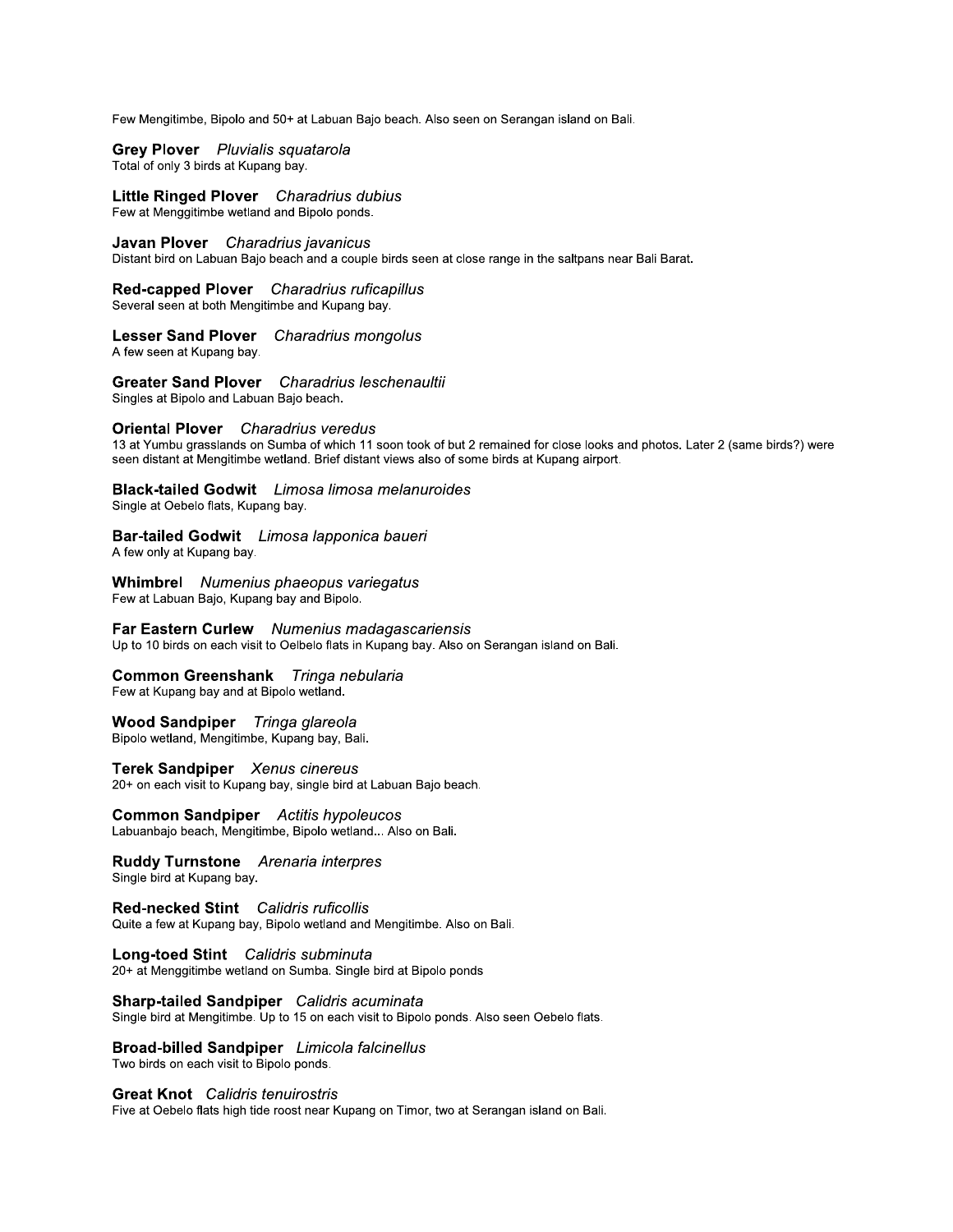## **Australian Pratincole** Stiltia isabella

Good numbers at Kupang bay, at Bipolo, Kupang Airport and Menggitimbe.

**Gull-billed Tern** Gelochelidon nilotica Few at Labuan bajo, Kupang bay and Bipolo.

Greater Crested Tern Thalasseus bergii cristatus Surprisingly only 1 seen at Kupang bay, a few at Labuan Bajo beach incl. adult feeding a young bird. Also seen on Bali.

Little Tern Sternula albifrons

Lots at Oebelo flats- Kupang bay, few at Labuan Bajo and on Bali.

**Bridled Tern** Onychoprion anaethetus

8 and 10+ on consecutive days on Kupang coast.

Common Tern Sterna hirundo longipennis Few seen Kupang bay and on Bali.

**Black-naped Tern** Sterna sumatrana We picked up a few at Oebelo flats high tide roost (= Kupang bay, Timor)

## Whiskered Tern Chlidonias hybrida

Now and then a few recorded over rice paddies.

Metallic Pigeon Columba vitiensis metallica At least 5 seen on Mount Mutis, 2 at Danau Ranamese and 1 at Golo Lusang.

Island (Indonesian) Collared Dove Streptopelia bitorquata bitorquata

Good views of 2 birds in Bali Barat on our extension.

Spotted Dove Spilopelia chinensis tigrina Regular on all islands.

Barred Cuckoo-Dove Macropygia unchall unchall At least 3 sightings at Golo Lusang. Heard at Bedugul botanic garden on Bali.

Ruddy Cuckoo-Dove Macropygia emiliana emiliana Seen Pagal and Golo Lusang on Flores. Single bird seen perched on the Bali extension.

Bar-necked Cuckoo-Dove Macropygia magna timorlaoensis Perched views of the same bird in the same clearing at Oelnasi as was seen on our first tour in August.

Little Cuckoo-Dove Macropygia ruficeps orientalis

Two seen on Sumba at Langgarilu NP. One on Bali.

## Timor Black Pigeon (TB Cuckoo-Dove) Turacoena modesta

On mt. Mutis, an adult and imm. bird perched high in trees downslope gave us perfect eye-level scope views for as long as we wanted. In fact the imm. was still around when we had another look at the spot in the late afternoon.

### **Common Emerald Dove** Chalcophaps indica indica

Daily sightings on Sumba and seen twice on Flores. Also a couple on the Bali extension.

**Pacific Emerald Dove** Chalcophaps longirostris timorensis Two birds seen on our first day on Timor. Further just singles seen on 4 consecutive days.

#### Zebra Dove Geopelia striata

Common at Bali Barat on our extension.

## **Barred Dove** Geopelia maugeus

Regular on all visited islands in Lesser Sundas.

Pink-necked Green Pigeon Treron vernans

Bali extension only with 5 birds seen at Uluwatu cliffs.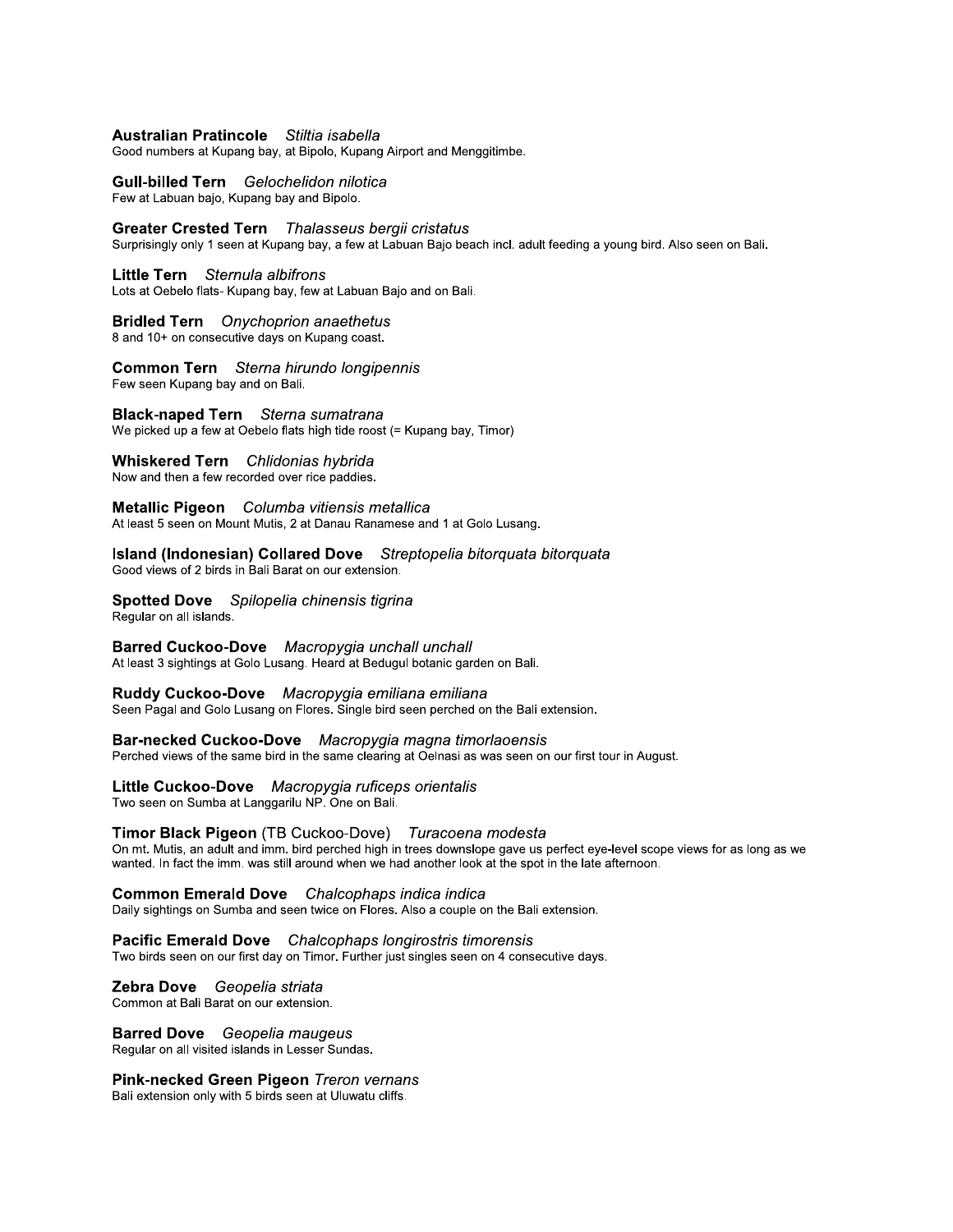## Grey-cheeked Green Pigeon Treron griseicauda

A male at Bali airport and about 30 seen perched at Bali Barat.

#### Sumba Green Pigeon Treron teysmannii

No problem getting these at Langgarilu NP with 4 sightings on 3 consecutive days;  $10 + 1 + 1 + 3$ 

### Flores Green Pigeon Treron floris

Brief views when 5 flushed out of a fruiting tree at Kisol.

## **Banded Fruit Dove** Ptilinopus cinctus

Flores; albocinctus ; Singles seen Pagal, Golo Lusang and Puarlolo. Heard almost daily. Timor; cinctus ; 6 or 7 enjoyed in the scope at Gunung Mutis was a highlight. We also saw 3 birds in a fruiting tree at Oelnasi.

#### Red-naped Fruit Dove Ptilinopus dohertyi

Heard regular at Langgarily NP on Sumba, 1 seen brief in the scope flew off too soon; tour leader only.

## Rose-crowned Fruit Dove Ptilinopus regina

Good views of 5 birds at Bipolo. Also heard Oelnasi and seen a few at Camplong.

#### **Black-naped Fruit Dove** Ptilinopus melanospilus melanauchen

Daily seen Sumba with a male observed collecting twigs for the nest.. Few seen Kisol. Female seen on Bali.

## Green Imperial Pigeon Ducula aenea polia

Common Sumba, also Potowangka road and Komodo.

# Pink-headed Imperial Pigeon Ducula rosacea

A single bird for perfect perched views and photos at Bipolo. Also heard.

#### Dark-backed Imperial Pigeon Ducula lacernulata sasakensis

Been lucky with perched sightings of 6 and 1 bird at Golo Lusang. Heard lots more. Also 4 fly-by at Bedugul botanical garden on Bali.

#### Lesser Coucal Centropus bengalensis sarasinorum Just 1 seen, at Bipolo

**Greater Coucal** Centropus sinensis Seen on the Bali extension only.

#### **Pacific Koel** Eudynamys orientalis picatus Male seen on Sumba, more heard. Heard at Oelnasi on Timor.

# Chestnut-breasted Malkoha Phaenicophaeus curvirostris

Good views of 1 bird on the Bali extension at Blimbing Sari.

#### **Shining Bronze Cuckoo** Chrysococcyx lucidus Heard on Sumba at Langgarilu forest.

Gould's Bronze Cuckoo Chrysococcyx russatus 1 seen at Oelnasi on Timor. Juv being fed by Golden-bellied Gerygone at Pagal on Flores.

**Brush Cuckoo** Cacomantis variolosus One on Gn Mutis and 3 seen at Air Terjun Taplel Oesusu (waterfall km 62) on Timor.

#### **Banded Bay Cuckoo** Cacomantis sonneatii Heard only on Bali.

**Rusty-breasted Cuckoo** Cacomantis sepulcralis sepulcralis

One seen and photographed at Gole Lusang with more heard on Flores, also on Sumba.

## **Plaintive Cuckoo Cacomantis merulinus** Seen on the Bali extension only.

Sunda Cuckoo Cuculus lepidus

Brief views at Golo Lusang, more heard. One seen at Bedugul Botanical garden on Bali.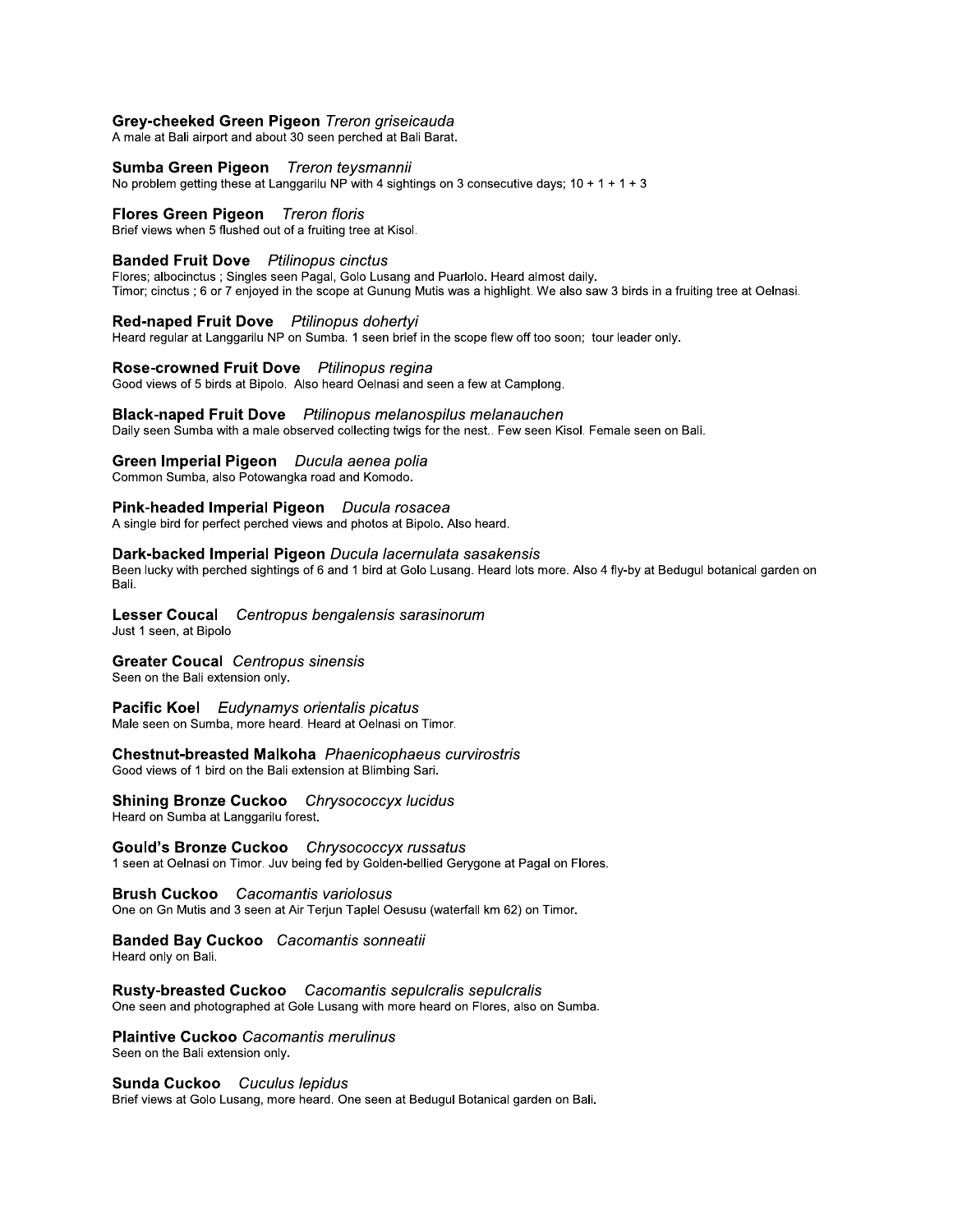## Eastern Barn Owl Tyto delicatula delicatula

A Barn Owl in the East. Heard on Timor at Oelnasi.

### Eurasian Barn Owl Tyto alba

A Barn Owl in Asia. Seen roadside early morning near Ruteng.

#### Sumba Barn Owl Tyto [delicatula] sumbaensis

A Barn Owl on Sumba. Daytime roost on an open branch inside the forest at Langarilu. Nice!

Looks exactly the same as all the Barn Owls from my childhood in Europe...but those were always in bell tower, nest box, barn roof...

## Flores Scops Owl Otus alfredi

Obviously taped out as compared with our easy and perfect views of a pair in July. Calling much less and softer this time so we went trampling the habitat as all tour groups do to get it day or night. Did we deserve more than a glimpse when it flew off??? Wasn't this the perfect exercise learning respect for the birds?? A privilege it is to experience that sometimes it is simply up to the birds to show or not. All respect goes to the Flores Scops Owl. Smart birds. Cheers!

## **Wallace's Scops Owl** Otus silvicola

Incredibly common at Danau Ranamese on Flores... by sound that is! 10+ heard.

#### Sumba Boobook Ninox rudolfi

Another one best done earlier in the season. Such easy in July and this time obviously overtaped and as a result the bird refused to come in. Heard only.

#### **Streaked Boobook** Ninox fusca

Brief views for Martin only, at Oelnasi. Swedish tick for the rest of us.

## Little Sumba Hawk-Owl Ninox sumbaensis

This on required a lot more work than it was last July. We did get good views in the end though.

#### Sunda Scops Owl Otus lempiji

Perfect score with a pair on the day roost at Bali Barat. A repeat performance from July.

# Javan Owlet Glaucidium castanopterum

Heard at Bedugul Botanical garden on Bali.

#### Timor Nightiar Caprimulgus macrurus schlegelii Call extremely similar to Large-tailed. Showed well at Oelnasi.

#### Savanna Nightjar Caprimulgus affinis

Two birds daytime sighting at Menggitimbe Sumba, twice in evening at Kupang Bay, seen in day at Serangan island Bali.

# Grey-rumped Treeswift Hemiprocne longipennis

About 5 birds seen on our Bali extension.

#### **Glossy Swiftlet** Collocalia esculenta Plenty on Flores and Sumba.

Timor Swiftlet Collocalia neglecta Plenty on Timor from sea level to Mt. Mutis. Glossy.

### Cave Swiftlet Collocalia linchi Bali extension only and common.

#### Edible-nest Swiftlet Aerodramus fuciphagus Common on Flores. Also some on the Bali extension.

#### **Pacific Swift** Apus pacificus Two seen at Bipolo.

**House Swift** Apus nipalensis Plenty at Uluwatu cliffs on Bali.

**One Dollarbird** Eurystomus orientalis pacificus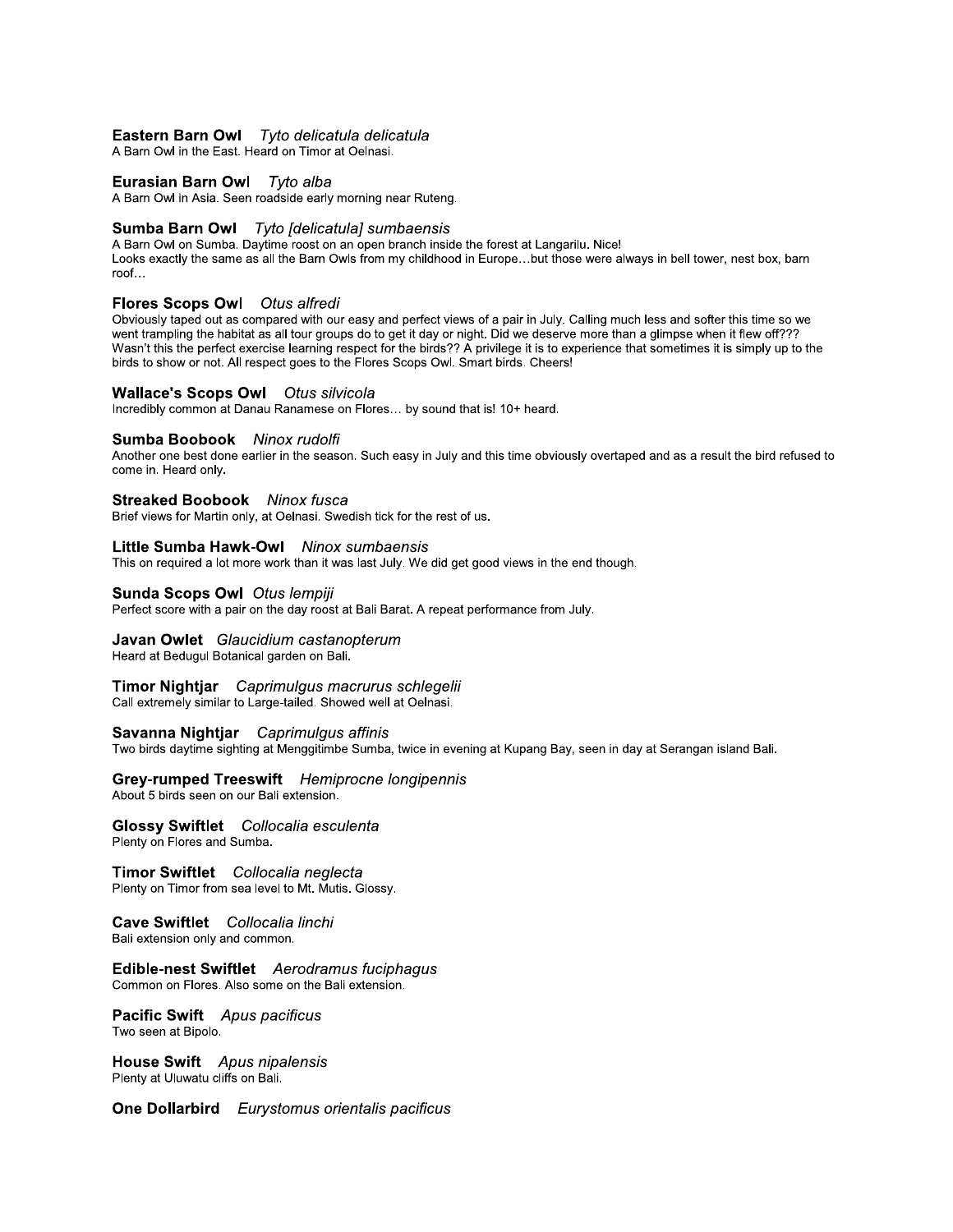Seen at Lokohuma viewpoint on sumba.

Glittering Kingfisher (White-rumped) Caridonax fulgidus One seen well at Pagal with more heard there. Heard Kisol. Pair photographed at Potowangka road.

**Collared Kingfisher** Todiramphus chloris Common, also inland, also Bali.

**Sacred Kingfisher** Todiramphus sanctus Quiet common along the coasts, also Bali.

Javan Kingfisher Halcyon cyanoventris 10+ mostly in rice fields en-route on Bali.

Cinnamon-banded Kingfisher Todiramphus australasia Two sightings on Sumba, 2 birds at Bipolo, heard Mt. Mutis, 1 seen km 62 WF.

Cerulean Kingfisher (Small Blue KF) Alcedo coerulescens Two seen on the Bali extension on Serangan island.

**Blue-eared Kingfisher** Alcedo meninting Bali extension only; Seen briefly perched in the monsoon forest at Bali Barat.

Common Kingfisher Alcedo atthis floresiana 1 on Sumba and 2 at Bipolo

Oriental Dwarf Kingfisher (Rufous-backed) Ceyx erithaca motleyi We found 1 bird easily at Bali Barat.

**Blue-tailed Bee-eater** Merops philippinus Common throughout in open country. Also Bali.

Rainbow Bee-eater Merops ornatus Common locally on Timor in or near forest, Bipolo.

Chestnut-headed Bee-eater Merops leschenoulti Single sighting in coastal woodland at Bali Barat.

Sumba Hornbill Rhyticeros everetti One male perched, a pair in flight and 1 female seen perched at Langarilu.

**Oriental Pied Hornbill** Anthracoceros albirostris Heard only at Bali Barat.

**Lineated Barbet** Megalaima lineate Fairly common in Bali Barat NP.

Flame-fronted Barbet Megalaima armillaris Couple sightings in Bedugul and the nearby golf course on Bali.

Coppersmith Barbet Megalaima haemacephala The attractive 'red-headed' form (as occurs also on Cebu and Negros in Philippines) seen well at Bali Barat NP.

Sunda Pygmy Woodpecker Dendrocopus moluccensis Common in the forests of Flores.

Fulvous-breasted Woodpecker Dendrocopus macei analis Couple nice views at Bali Barat and Bedugul.

Common Flameback Dinopium javanense Heard only on Bali.

Yellow-crested Cockatoo Cacatua sulphurea parvula Only 1seen on Komodo!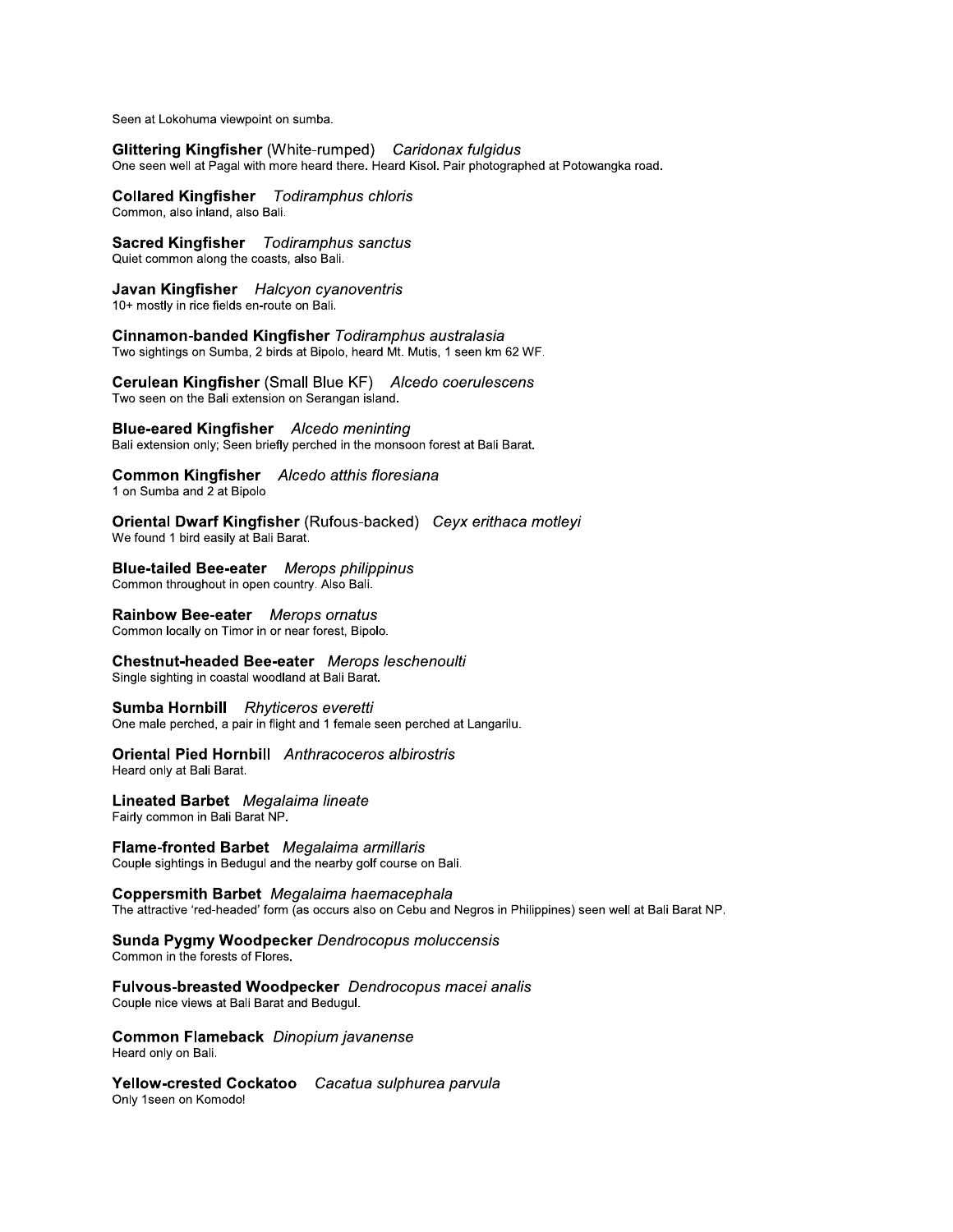# Citron-crested Cockatoo Cacatua sulphurea citrinocristata

Just 3 birds at Lokohuma viewpoint on Sumba.

**Wallace's Hanging Parrot** Loriculus flosculus Two seen at Golo Lusang.

#### Yellow-throated Hanging Parrot Loriculus pusillus

Good views of a perched bird at the golf course nearby Bedugul on Bali. More fly-by birds at same location. 10+ total

### Leaf Lorikeet (Flores LK) Trichoglossus weberi

5+ sightings of small groups at Golo Lusang and once a few birds were perched real close. Group of 20+ feeding in eucalyptus enroute from Puarlolo to Labuan Bajo.

## Marigold Lorikeet Trichoglossus capistratus

Up to 5 daily at Langgarilu on Sumba.

**Olive-headed Lorikeet** Trichoglossus euteles Only heard and seen briefly in flight at Mt. Mutis.

Red-cheeked Parrot Geoffroyus geoffroyi

Quite common throughout with regular good sightings.

## Great-billed Parrot Tanygnathus megalorynchos

Only 1 seen in flight on Sumba. Better flight views at Potowangka on the last morning of our Lesser Sundas trip.

## **Eclectus Parrot** Eclectus roratus

Brief flight views of a male at Lokohuma on Sumba with more birds heard.

## Jonquil Parrot (Olive-shouldered P) Aprosmictus jonquillaceus jonquillaceus

Commonly called Olive-shouldered Parrot these birds for sure wear bright red shoulder patches. Anyhow, these birds are reported increasingly rare and hard to find but we again had no problems locating them in 3 areas. Two good sightings at Bipolo were followed by a pair at Oelnasi and another 1 at Mt. Mutis.

## **Elegant Pitta** Pitta elegans

Rather common on Flores (concinna) with sightings near the resort in Labuan Bajo, at Potawangka and Puarlolo. Much less vocal on Sumba (maria) as compared with our August visit but still good for 2 brilliant sightings + photos.

# Javan Banded Pitta Pitta guajana

Much less vocal at Bali Barat as compared with our August visit but we got lucky, extremely lucky... trawling tape we suddenly and unexpectedly got a fierce response of a male right next to the track. Too close for it to show really but then it did...!! Just 3 meters away on a branch and this full in the open from the moment we got the right angle looking through a gap in the foliage. Normally it would disappear after a few moments but when it was time for it to go after a minute or so it did not fly away. It flew our head off instead and over the track soon to show again hopping on the forest floor. Top experience!

#### Sumba Myzomela Myzomela dammermani

First we found a female feeding just meters off the ground inside the forest at Langgarilu. This odd sighting was then followed by two good sightings of males feeding on flowers high up by the roadside.

## Black-breasted (-chested) Myzomela Myzomela vulnerata

Few at Bipolo and also seen at Camplong.

### Scaly-crowned Honeyeater Lichmera lombokia

Only seen at Golo Lusang on Flores but common at this site.

### Indonesian Honeyeater Lichmera limbata

Fairly common throughout.

Flame-eared Honeyeater Lichmera flavicans Common at Bipolo. Also at Oelnasi and Mt. Mutis.

**Timor Friarbird** Philemon inornatus Few at Bipolo and Oelnasi.

**Helmeted Friarbird** Philemon buceroides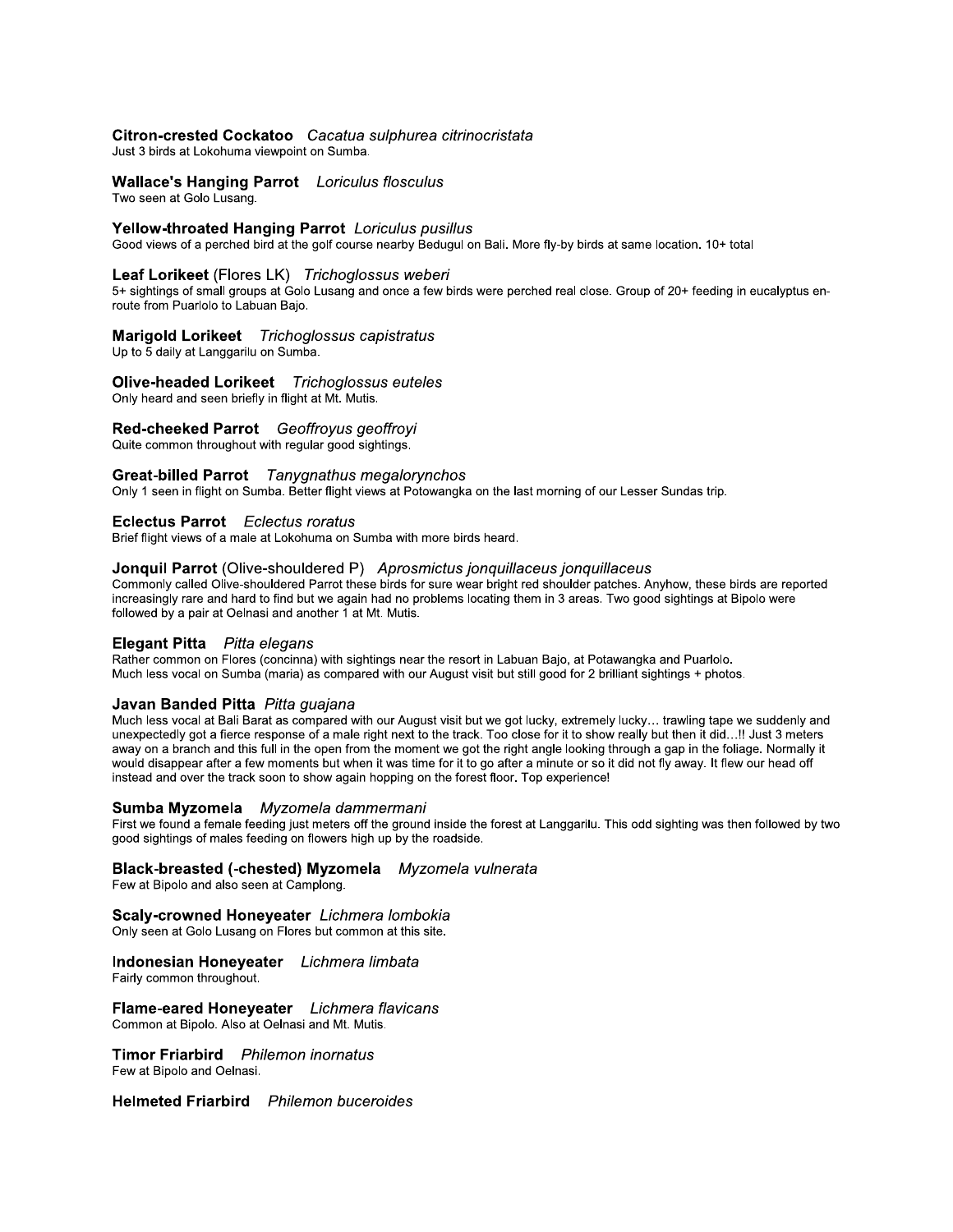Common on Komodo, Flores and Sumba.

## Streak-breasted Honeyeater Meliphaga reticulata

Quite common at Bipolo, Camplong and Oelnasi.

Golden-bellied Gerygone Gerygone sulphurea Few seen near Ruting incl. 1 feeding his young Gould's Bronze Cuckoo at Pagal.

#### Plain Gerygone Gerygone inornata

Found at Bipolo and Camplong as usual but especially common on Mt. Mutis.

#### White-breasted Woodswallow Artamus leucorynchus

Surprisingly scarce in these corners (as compared with Philippines for example) with a couple sightings at Bipolo only.

### **Black-faced Woodswallow** Artamus cinereus

Two seen well at Bipolo, also perched.

Wallacean Cuckooshrike Coracina personata Sumba; (sumbensis) ; Single seen at Langgarilu Timor; A pair seen on Mt. Mutis and a single bird at Air Terjun Taplel Oesusu.

#### Javan Cuckooshrike Coracina javensis

A pair seen on our Baliextension.

Pale-shouldered Cicadabird Coracina dohertyi Daily sightings on Sumba and a male seen on Golo Lusang, Flores.

# White-shouldered Triller Lalage sueurii

Regular sightings throughout. Also Bali.

**Black-winged Flycatcher Shrike** Hernipus Hirundineceus A single seen at Bali Barat only.

**Chestnut-backed Scimitar-Babbler** Pomatorhinus montanus Heard only at Bedugul Botanical garden on Bali.

# Flores Minivet Pericrocotus lansbergei

Quite common on Flores in good forest.

#### **Small Minivet** Pericrocotus cinnamomeus Single sighting at Bali Barat.

Common lora Aegithina tiphia

Regular on Bali.

# Fawn-breasted Whistler Pachycephala orpheus

Common at Bipolo, few at Camplong and Oelnasi.

## Rusty-breasted Whistler (Golden) Pachycephala fulvotincta

Flores; (fulvotincta) ; Commonly encountered in forest. Looks exact like Yellow-throated on Timor... Sumba; (fulviventris) ; Common and "rusty-breasted" indeed.

#### Yellow-throated Whistler (Golden) Pachycephala macrorhyncha calliope Fairly common on Timor and extremely 'white-throated', looking similar to Golden Whistler on Flores.

## Bare-throated Whistler Pachycephala nudigula nudigula

The Nightingale of Asia truly enjoyed on Golo Lusang with plenty heard and 4 birds seen in total.

### Long-tailed Shrike Lanius schach bentet Two near Bipolo, single seen on Bali.

#### Timor Figbird Sphecotheres viridis

Up to 5 at Bipolo and a few at Air Teriun Taplel Oesusu (km 62 WF between Camplong and Soe)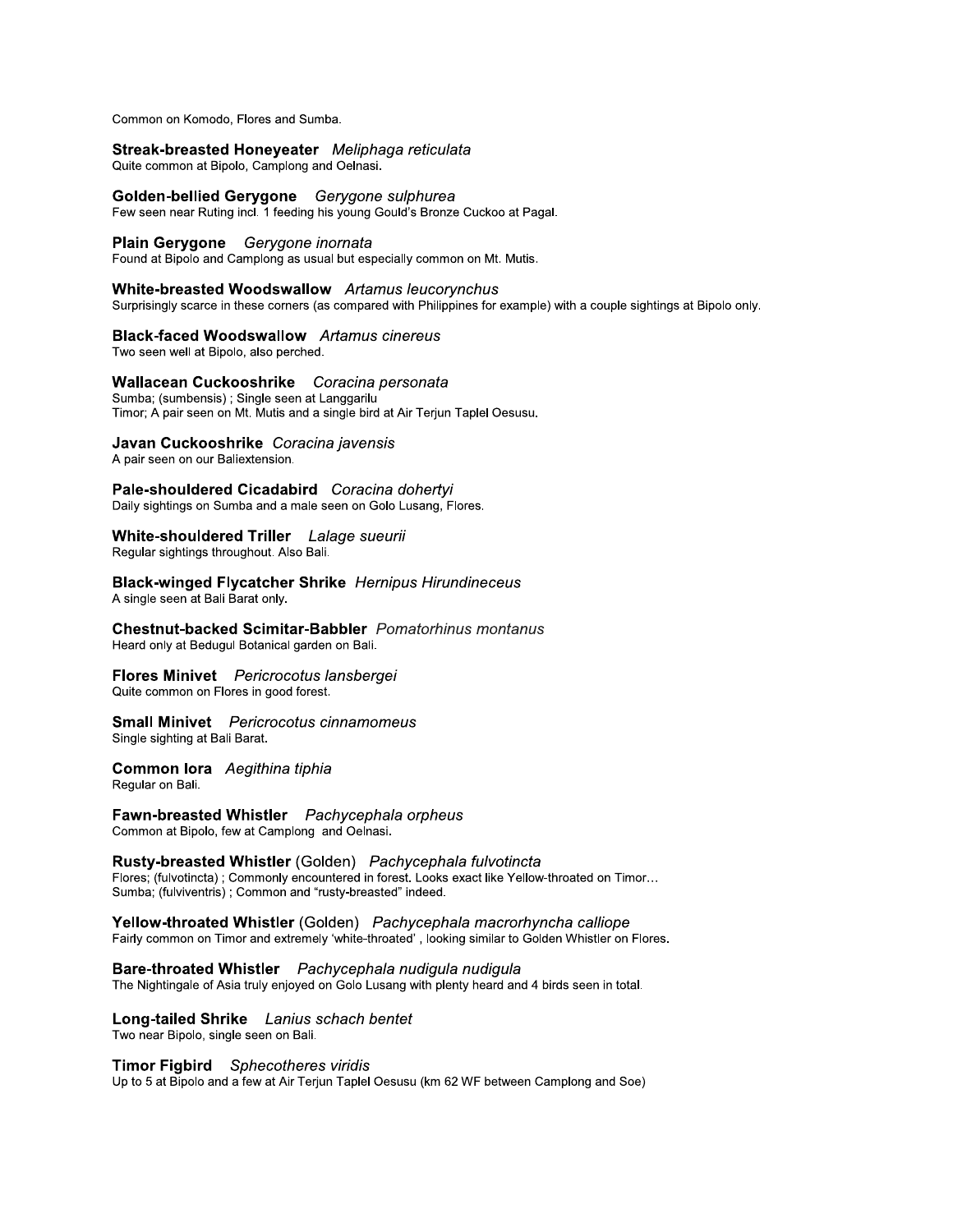# Olive-brown Oriole Oriolus melanotis melanotis

Two males seen at Bipolo. These must be the last two for the site...

**Black-naped Oriole** Oriolus chinensis broderipi Few seen on Flores and Sumba.

**Ashy Drongo** Dicrurus leucophaeus Seen at Bali Barat only.

**Black Drongo** Dicrurus macrocercus Five seen in total on Bali.

Lesser Wallacean Drongo Dicrurus densus bimaensis + sumbae Common on Flores and fairly common on Sumba.

Greater Wallacean Drongo Dicrurus densus densus Scarce with just a 1 seen at Bipolo and 1 on Mt. Mutis.

Greater Racket-tailed Drongo Dicrurus paradiseus 1 seen on Bali only.

Racket-tailed Treepie Crypsirina ternia Heard only at Bali Barat.

Common lora Aegithina tiphia Common in Bali Barat NP.

Fried Pantail Rhipidura javanica Few seen on the Bali extension only.

Brown-capped Fantail Rhipidura diluta diluta Reasonably common in forest at all elevations on Flores.

Northern Fantail Rhipidura rufiventris rufiventris Regular sightings on Timor.

Arafura Fantail Rhipidura dryas Regular sightings on Timor. Few on Sumba. Only 1 on Flores at Potowangka road.

**Black-naped Monarch** Hypothymis azurea Fairly common on Flores and Bali.

Asian [Blyth's] Paradise Flycatcher Terpsiphone paradisi sumbaensis + floris More heard than seen but we got a few on Flores and a few white morhp males on Sumba.

Flores Monarch Symposiachrus sacerdotum Two birds seen at Puarlolo.

**Spectacled Monarch** Symposiachrus trivirgatus trivirgatus 4 seen in forest near Lewa, Sumba.

**Broad-billed Flycatcher** Myiagra ruficollis Couple seen on Timor and regular on Sumba.

**Flores Crow** Corvus florensis 1 bird seen briefly at Kisol, better views of 2 birds at Potowanka road

Large-billed Crow Corvus macrorhynchos Daily on sumba, few elsewhere, also Bali.

Grey-headed Canary flycatcher Culicicapa ceylonensis Just 1 at Puarlolo on Flores. Quite a few seen on Sumba, also Bali.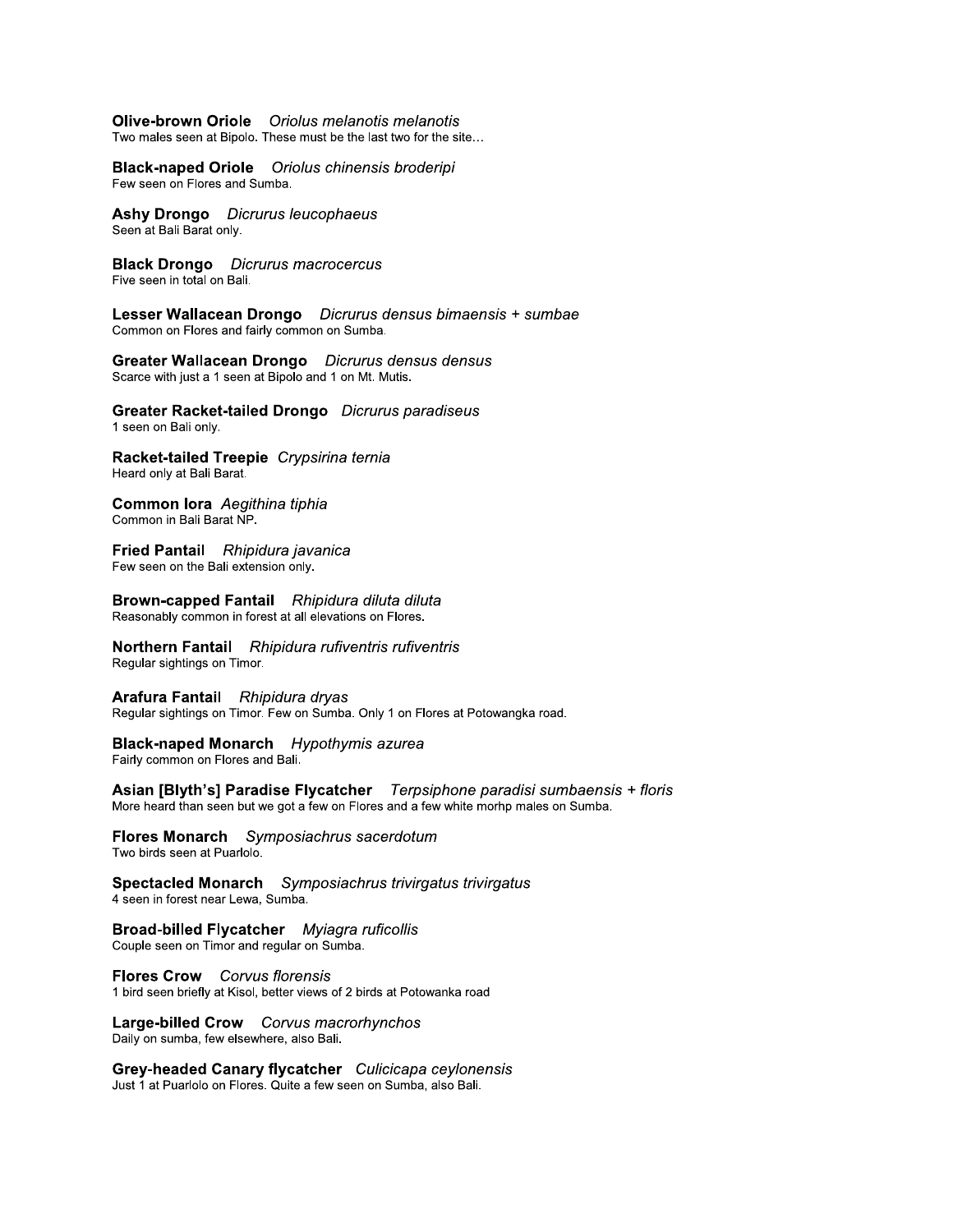## **Cinereous Tit** Parus cinereus

A couple sightings on Sumba, daily on Flores and a few on the Bali extension.

## Australasian Bush Lark Mirafra javanica

5 seen at Yumbu grasslands on Sumba.

Sooty-headed Bulbul Pycnonotus aurigaster Common Timor (introduced) and Bali (possibly introduced)

Yellow-vented Bulbul Pycnonotus goiavier Common on Bali.

Grey-cheeked Bulbul Alophoixus bres Heard only Bali.

**Barn Swallow** Hirundo rustica gutturalis Few sightings on each island.

Pacific Swallow Hirundo tahitica javanica Fairly common on all islands.

**Striated Swallow** Cecropis striolata striolata Few sightings on each island.

Tree Martin Petrochelidon nigricans timoriensis Common on Timor.

**Crescent-chested Babbler** Stachyris melanothorax On the Bali extension only; heard at Bedugul and seen well at Bali Barat.

Pygmy Wren-babbler (Cupwing) Pnoepyga pusilla Heard at Golo Lusang.

Mountain Tailorbird Phyllergates cuculatus everetti Good views at Golo Lusang, Flores and seen well at Bedugul on Bali.

Sunda Bush Warbler Horornis vulcanius everetti Heard only on Mt. Mutis.

Russet-capped Tesia Tesia everetti everetti AHeard daily on Flores. Seen twice, at Pagal and Potowangka road.

Timor Stubtail Urosphena subulata Two birds seen well at Camplong.

Timor Leaf Warbler Phylloscopus presbytes Three birds seen on Mt. Mutis.

Flores Leaf Warbler Phylloscopus floris Rather common at Golo Lusang.

Mountain Leaf Warbler Phylloscopus trivirgatus Several at Bedugul on Bali.

Yellow-breasted Warbler Seicercus montis floris 3 + 2 birds seen at Golo Lusang.

Sunda Warbler Seicercus grammiceps A nice addition to this tour thanks to the inclusion of Bedugul Botanical garden on Bali where we enjoyed seeing 5 birds.

**Australian Reed Warbler** Acrocephalus australis Seen Bipolo and heard Menggitimbe wetlands.

Buff-banded Thicketbird Buettikoferella bivittata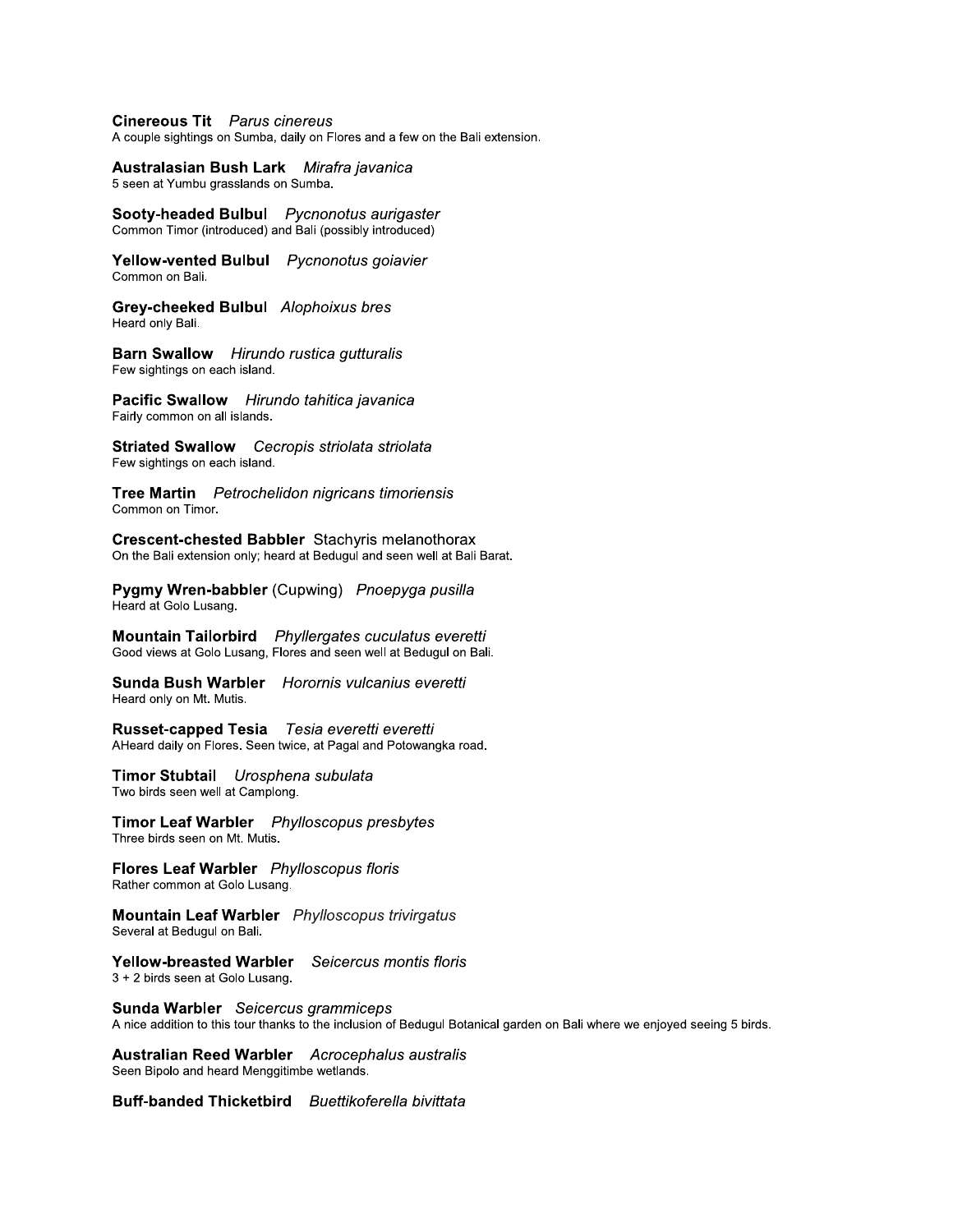Heard Camplong and Oelnasi. Seen at Air Terjun Taplel Oesusu

Zitting Cisticola Cisticola juncidis Few recorded in rice and open fields.

Golden-headed Cisticola Cisticola exilis lineocapilla Few seen throughout.

Olive-backed Tailorbird Orthotomus sepium Heard Sumba, seen well on Bali.

Bar-winged Prinia Prinia familiaris 3 to 4 birds seen well at Bali Barat

Cream-browed White-eye (Yellow or White-browed) Lophozosterops superciliaris superciliaris Seen on 3 days at Golo Lusang.

Crested White-eye Lophozosterops doherty subcristatus Sightings at Pagal, Poko Ranaka, Puarlolo.

Spot-breasted Heleia Heleia muelleri Good views of 2 birds at Camplong. Single at Oelnasi.

Thick-billed Heleia Heleia crassirostris Quite common Puarlolo and other Flores highland sites.

**Flores White-eve Zosterops unicus** Good views of the all yellow guy at Pagal where common with 20+ birds seen. Also Poco Ranaka and lower slopes of Golo Lusang.

Mountain White-eye Zosterops montanus Rather common Ruteng high forests and Mt. Mutis. Also Bedugul no Bali.

Yellow-ringed White-eye (Yellow-spectacled or Orange-fronted) Zosterops wallacei Common in lowlands of Flores and Sumba.

Lemon-bellied White-eye Zosterops chloris Seen on Komodo and on the Bali extension.

Ashy-bellied White-eye Zosterops citronella Regular sightings on Timor and Sumba.

Javan Grey-throated White-eye Lophozosterops javanicus Common at Bedugul Botanical garden on Bali. Sound like Red Crossbills.

**Short-tailed Starling** Aplonis minor minor<br>Quite common throughout. Also on Bali at Bedugul.

**Asian Glossy Starling** Aplonis panayensis Bali extension only.

Javan Myna Acridotheres javanicus Introduced Sumba. Also seen on Bali, native.

**Common Myna** Acridotheres tristis Introduced Bali, 1 seen UluWatu.

Bali Myna Leucopsar rothschildi

Tour extension only; Repeat from August finding a pair of Bali Myna's many miles away from any breeding station. The Bali Starling project is going well!!

**Black-winged Starling** Acridotheres melanopterus Bali extension only; 2 + 1 seen at Ulu Watu cliffs. Few birds heard at Bali Barat.

Chestnut-capped Thrush Geokichla interpres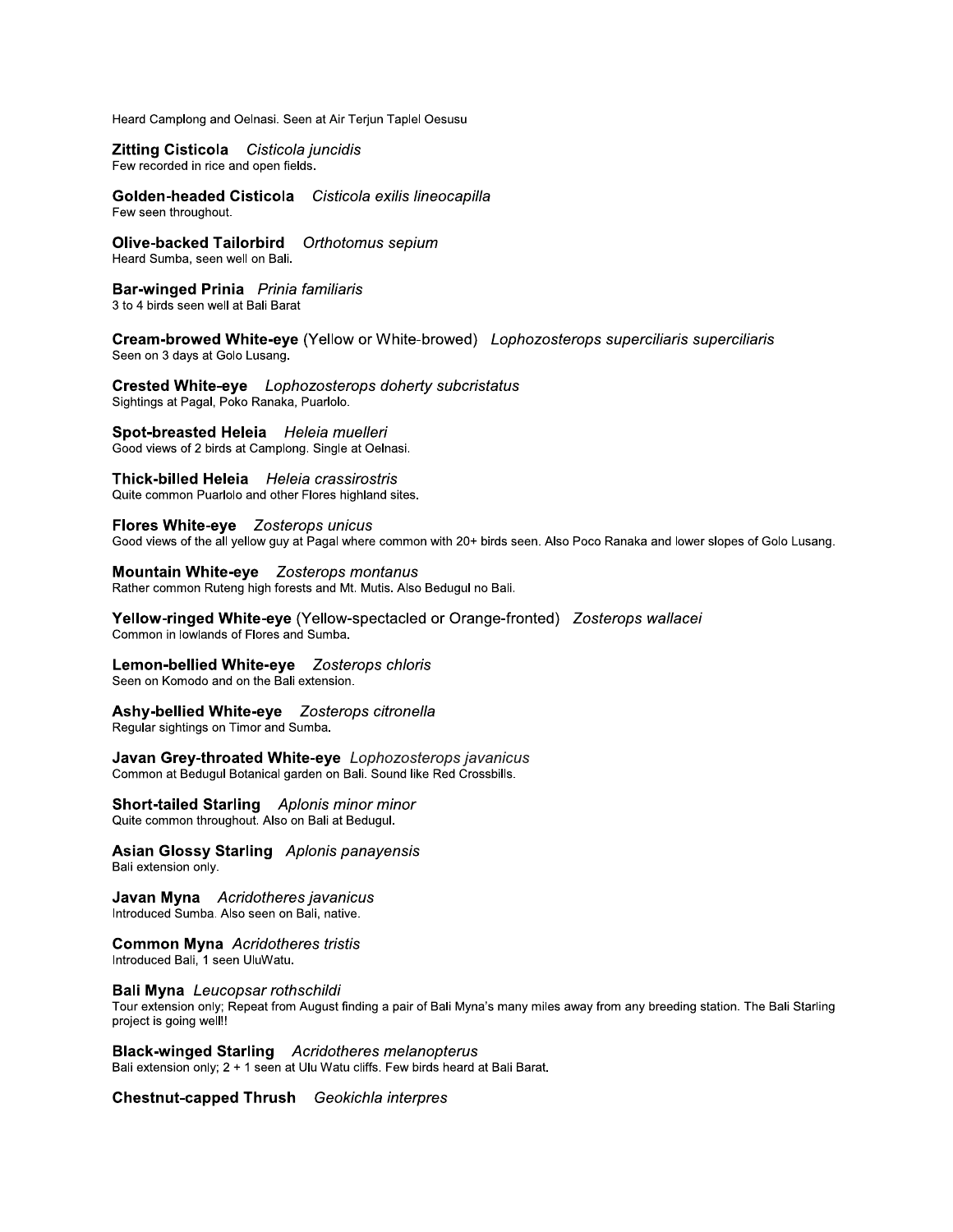Two birds seen at Puarlolo.

Chestnut-backed Thrush Geokichla dohertyi Two birds good for photos on Sumba. Two sightings at Golo Lusang. Singing regularly.

Orange-sided Thrush Geokichla peronii

5 birds seen total, at Bipolo and Camplong.

**Island Thrush** Turdus poliocephalus schlegelii Several seen well on Mt. Mutis.

Javan Whistling Thrush Myophonus glaucinus Three seen well at Bedugul Botanic garden on Bali.

Sumba Brown Flycatcher Muscicapa segregate Three birds seen with 1 showing well at km51 near Lewa.

Timor Blue Flycatcher Cyornis hyacinthinus Bipolo, Oelnasi, Mt. Mutis.

Flores Jungle Flycatcher Rhinomyias oscillans Danau Ranamese, Gole Lusang...seen on 4 days with a total of 9 birds recorded.

Sumba Jungle Flycatcher Rhinomyias stresemanni

Two seen well at Langgarilu forest.

## Flores Shortwing Brachypteryx floris

Quite easy to find in scrub on the Ruteng side slopes of Golo Lusang. We found birds in 4 different locations; 4 males and 2 females total.

Lesser Shortwing Brachypteryx leucophrys 1 showing brief but well and in the open at Bedugul Botanic garden. Another bird heard.

Rufous-chested Flycatcher Ficedula dumetoria dumetoria Perfect long views of a male at Puarlolo was followed by a surprise female showing as we walked back to the car.

Snowy-browed Flycatcher Ficedula hyperythra

Three encountered at Mt. Mutis.

## Little Pied Flycatcher Ficedula westermanni

Seen daily on Flores.

**Black-banded Flycatcher** Ficedula timorensis A male at Camplong showing for no less than half an hour as it foraged in the open.

Pied Bush Chat Saxicola caprata

Taking advantage of deforestation these smart birds can only get more common than they already are.

**White-bellied Bush Chat (Timor Chat)** Saxicola gutturalis

A female at Camplong. Then at least 10 birds seen at Air Terjun Taplel Oesusu, km 62 WF.

## Golden-rumped Flowerpecker Dicaeum annae

Regular sightings at most sites on Flores.

Thick-billed Flowerpecker Dicaeum agile

Sumba; (tinctum) ; Two birds seen at Langgarilu Timor; (obsoletum) ; Seen on 3 days. A very plain looking fellow sometimes called Modest Flowerpecker.

**Black-fronted Flowerpecker** Dicaeum igniferum

Common in lowland areas of Flores; Labuanbajo, Potowangka, Kisol...

Blue-cheeked Flowerpecker (Red-chested) Dicaeum maugei Fairly common on Timor. Seen Bipolo, Oelnasi and Camplong. Sightings on 4 different days.

**Blood-breasted Flowerpecker** Dicaeum sanguinolentum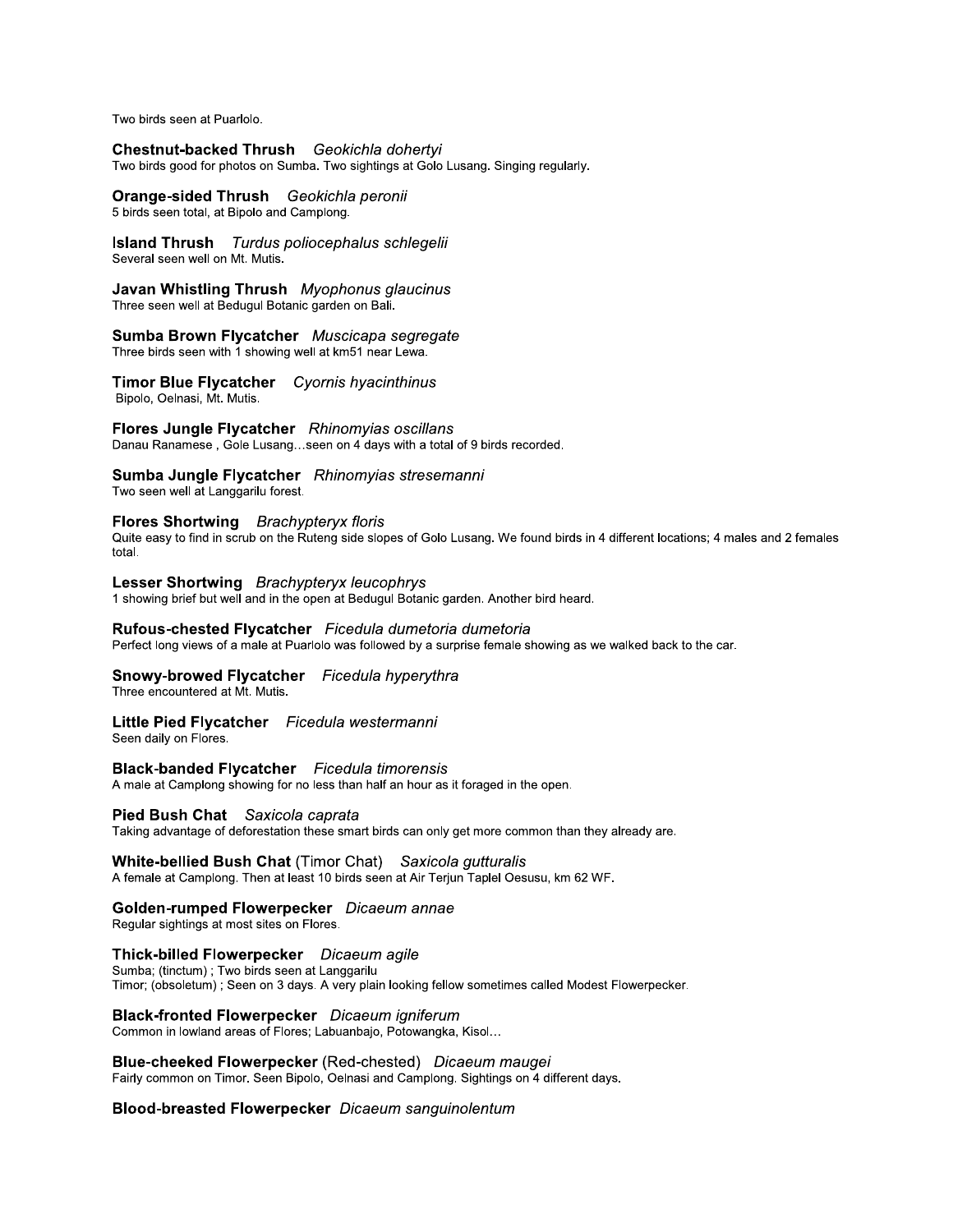Bali; (sanguinolentum) ; Seen at Bedugul Botanic garden. Flores; (rhodopygiale); Quite common high up, like at Golo Lusang.

Timor Flowerpecker Dicaeum hanieli

We did well with 1 bird seen on Mt. Mutis.

Sumba Flowerpecker Dicaeum wilhelminae Common forest bird of the Sumba highlands.

Scarlet-headed Flowerpecker Dicaeum trochileum Quite common on Bali. We saw several at Bali Barat.

Orange-bellied Flowerpecker Dicaeum trigonostigma Single bird seen on Bali.

Brown-throated Sunbird (Plain-throated) Anthreptes malacensis Common Sumba, single seen Flores, also seen Bali.

Olive-backed Sunbird Cinnyris jugularis ornatus Seen Flores and Bali.

Apricot-breasted Sunbird Cinnyris buettikoferi Several seen on Sumba.

Flame-breasted Sunbird Cinnyris solaris solaris Regular sightings on both Flores and Timor.

Streaky-breasted Spiderhunter Arachnothera affinis 1 fly-by and calling at the golf course near Bedugul Botanic garden on Bali

Eurasian Tree Sparrow Passer montanus A super delight to get these on almost every day of the tour.

Red Avadavat Amandava amandava At least 15 at Mengitimbe on Sumba. Two birds at km 62 WF on Timor

Zebra Finch Taeniopygia guttata guttata Several sightings on Timor and plenty on Sumba with 1000+ at Menggitimbe.

## Timor Red-eared Parrotfinch Erythrura coloria timoriensis

Gunung Mutis is the area where an undescribed form of Parrotfinches were found as recent as 2012. We did see 8 birds total of which 1 male, 1 female, 1 imm. male and 5 in flight.

Javan Munia Lonchura leucogastroides Seen a couple times on Bali.

**Black-faced Munia** Lonchura molucca Just 1 sighting on Timor.

Scaly-breasted Munia Lonchura punctulata Common

Five-colored Munia Lonchura quinticolor 50+ at Bipolo, also a few seen on Flores.

Pale-headed Munia Lonchura pallida Nice flock near the airport on Sumba.

Timor Sparrow Lonchura fuscata 8 birds seen at Bipolo fish ponds

Eastern Yellow Wagtail Motacilla tschutschensis 10 birds at Mengitimbe on Sumba and a single noted at Kupang bay.

Paddyfield Pipit Anthus rufulus